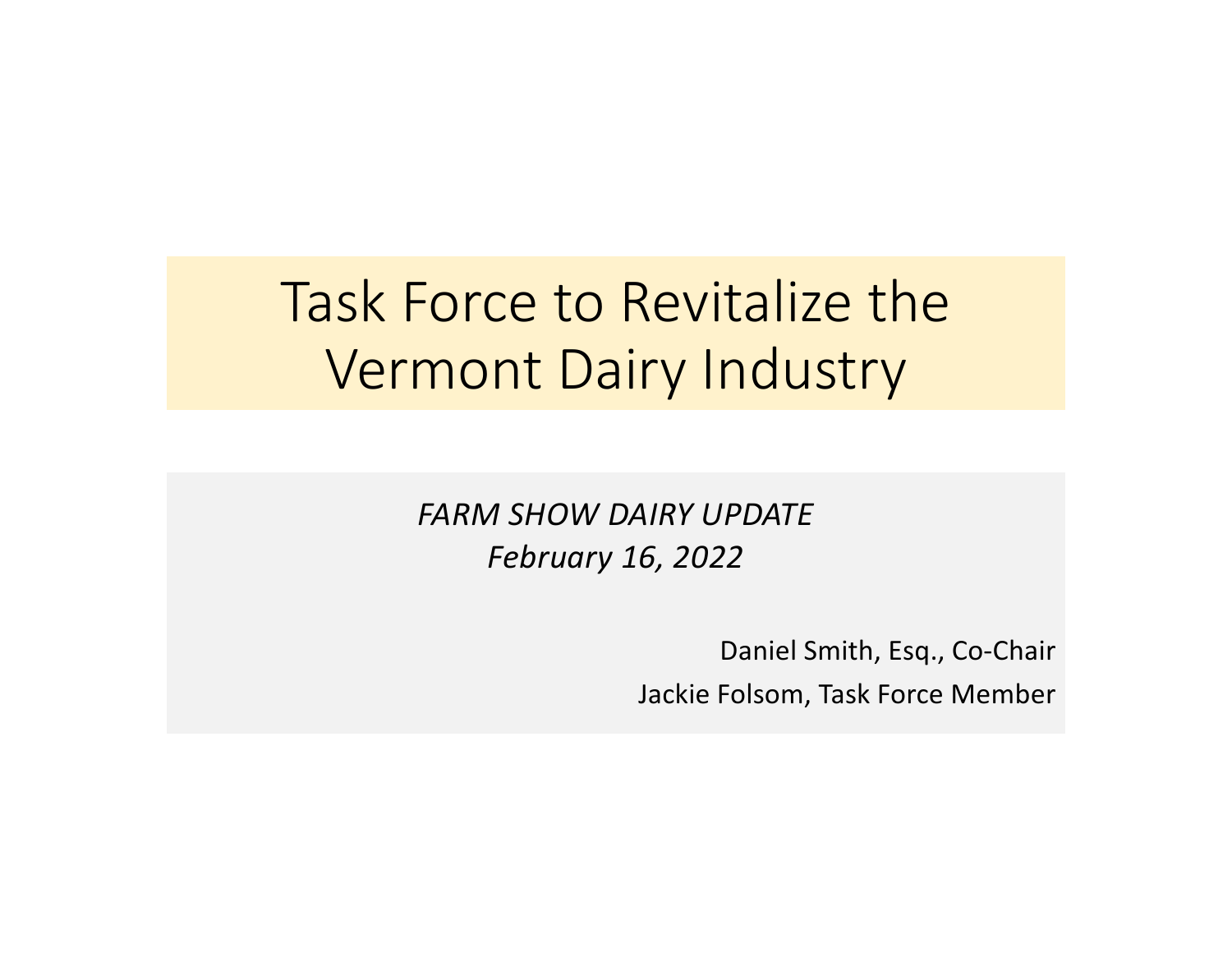## Task Force Timeline

| $\cdot$ Feb 2020:<br>Joint Hearing on state milk market regulation |                                                                                                                                                                          |  |
|--------------------------------------------------------------------|--------------------------------------------------------------------------------------------------------------------------------------------------------------------------|--|
|                                                                    | <b>Covid Pandemic erupts</b>                                                                                                                                             |  |
| • May 2020:                                                        | Act No. 129, Sec. 31 directs Department of Financial Regulation Report<br>and creates the Task Force                                                                     |  |
|                                                                    | (1) evaluation of the long-term sustainability of Vermont dairy farming<br>(2) recommendations for revising regulated dairy pricing and other<br>state market regulation |  |
| $\cdot$ Jan 2021:                                                  | DFR Report submitted                                                                                                                                                     |  |
|                                                                    |                                                                                                                                                                          |  |
| • March 2021:                                                      | <b>American Rescue Plan Act enacted</b>                                                                                                                                  |  |
|                                                                    | • May, 2021: Task Force begins work                                                                                                                                      |  |
| $\cdot$ Nov 2021:                                                  | Infrastructure, Investment, and Jobs Act enacted                                                                                                                         |  |
|                                                                    | * \$2.6 Billion in Federal Funding For Vermont *                                                                                                                         |  |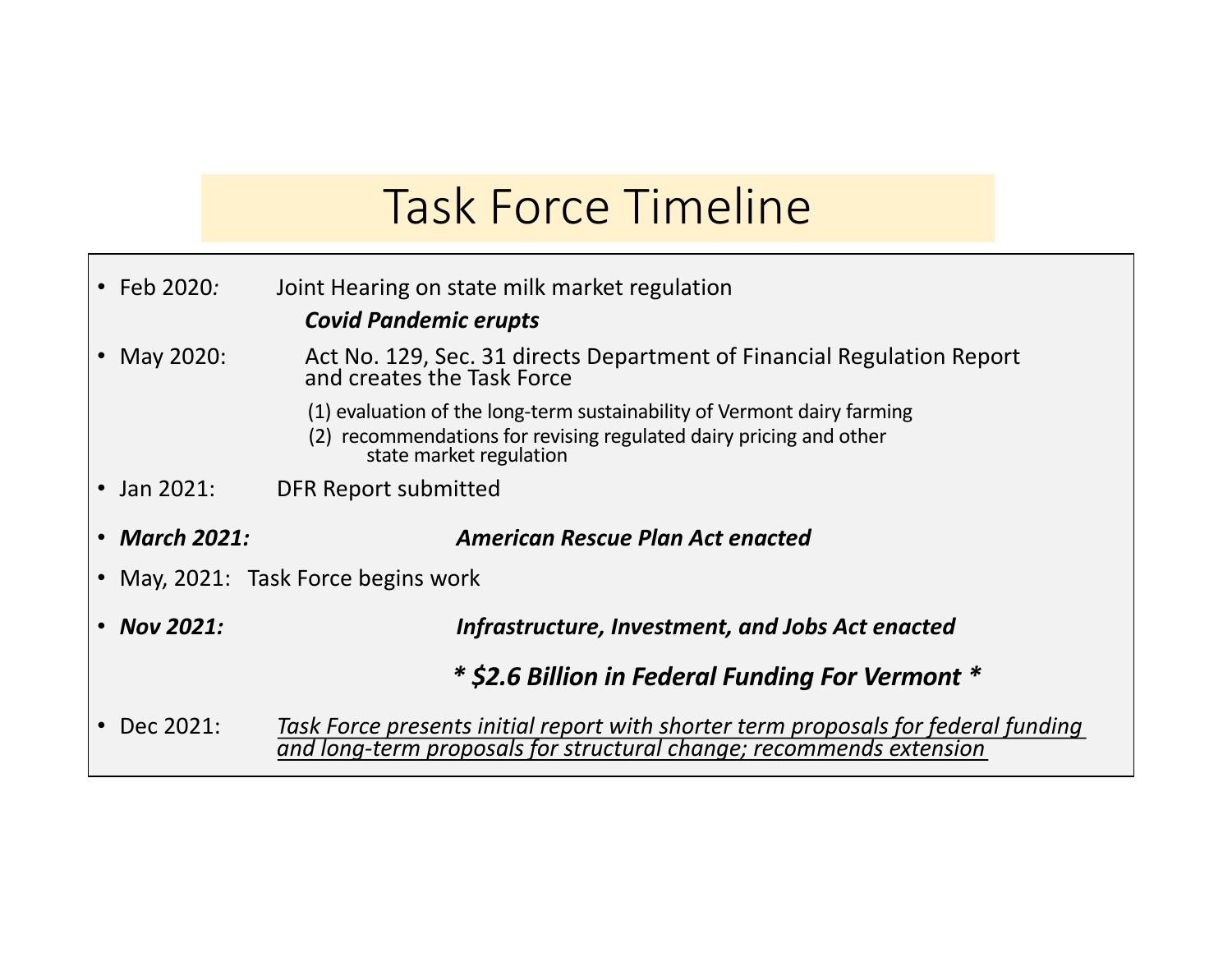### DFR Report

*The Department does not take a position on the sustainability of the FMMO system as a whole, but rather agrees that changes to the FMMO pricing formulas may help ensure more adequate prices for all of Vermont's dairy farmers.* 

#### *DFR Recommendations*

- (A) Risk management and hedging
- (B) State milk marketing orders
- (C) Regional compact
- (D) Supply management
- (E) Increased focus on organic
- (F) Increased support for innovation and farm management